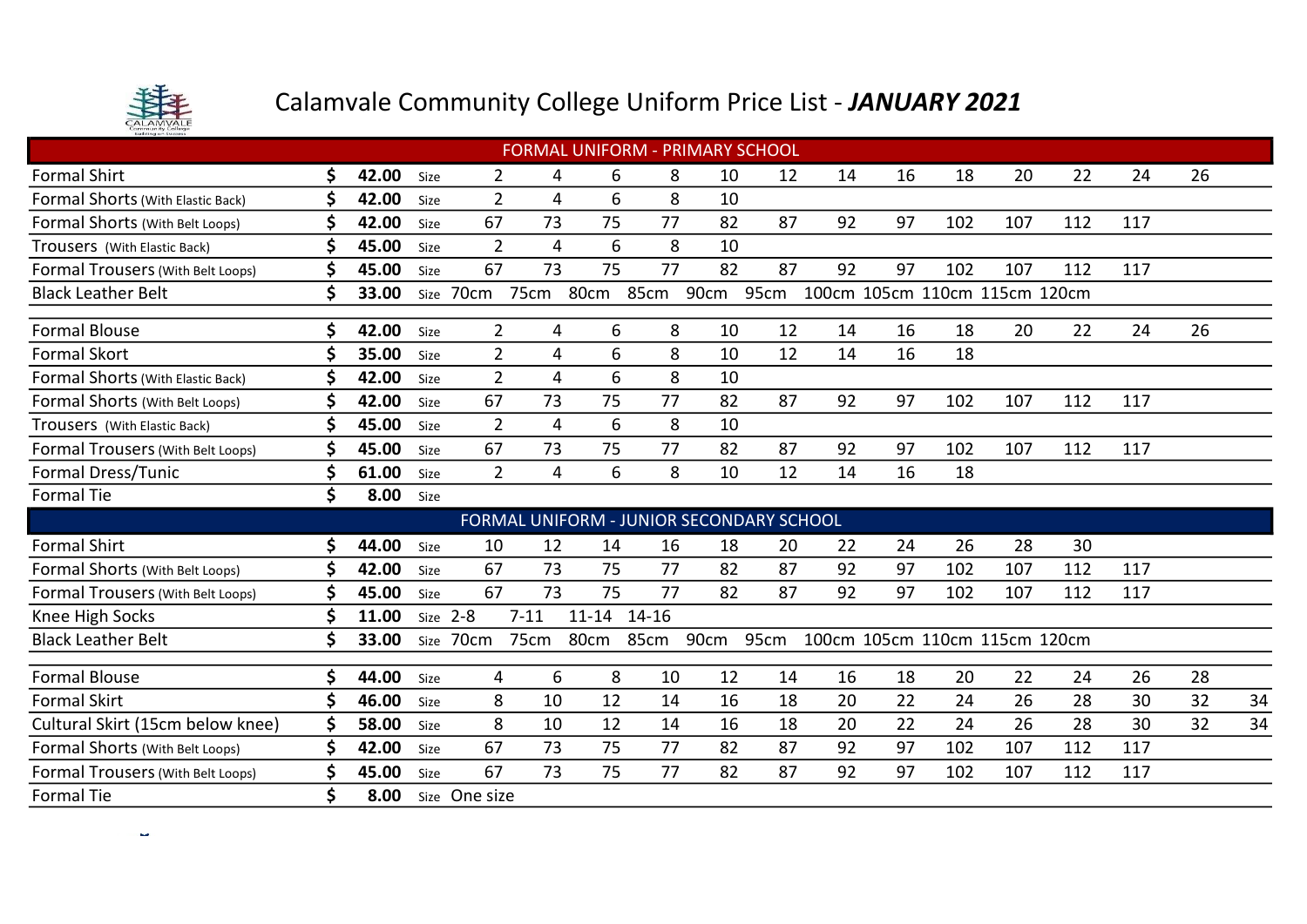

# Calamvale Community College Uniform Price List - JANUARY 2021

| FORMAL UNIFORM - SENIOR SECONDARY SCHOOL                                                                                         |    |               |          |                        |          |           |       |                                    |      |                               |    |     |     |     |     |    |    |
|----------------------------------------------------------------------------------------------------------------------------------|----|---------------|----------|------------------------|----------|-----------|-------|------------------------------------|------|-------------------------------|----|-----|-----|-----|-----|----|----|
| <b>Formal Shirt</b>                                                                                                              | Ś. | 39.00         | Size     | 10                     | 12       | 14        | 16    | 18                                 | 20   | 22                            | 24 | 26  | 28  | 30  |     |    |    |
| Formal Shorts (With Belt Loops)                                                                                                  |    | 42.00         | Size     | 67                     | 73       | 75        | 77    | 82                                 | 87   | 92                            | 97 | 102 | 107 | 112 | 117 |    |    |
| Formal Trousers (With Belt Loops)                                                                                                | Ś  | 45.00         | Size     | 67                     | 73       | 75        | 77    | 82                                 | 87   | 92                            | 97 | 102 | 107 | 112 | 117 |    |    |
| Knee High Socks                                                                                                                  |    | 11.00         |          | Size 2-8               | $7 - 11$ | $11 - 14$ | 14-16 |                                    |      |                               |    |     |     |     |     |    |    |
| <b>Black Leather Belt</b>                                                                                                        |    | 33.00         |          | Size 70cm              | 75cm     | 80cm      | 85cm  | 90cm                               | 95cm | 100cm 105cm 110cm 115cm 120cm |    |     |     |     |     |    |    |
| <b>Formal Tie</b>                                                                                                                | \$ | 20.00         |          | Size One size          |          |           |       |                                    |      |                               |    |     |     |     |     |    |    |
| <b>Formal Blouse</b>                                                                                                             |    | 39.00         | Size     | 6                      | 8        | 10        | 12    | 14                                 | 16   | 18                            | 20 | 22  | 24  | 26  | 28  | 30 |    |
| <b>Formal Skirt</b>                                                                                                              | Ś  | 46.00         | Size     | 8                      | 10       | 12        | 14    | 16                                 | 18   | 20                            | 22 | 24  | 26  | 28  | 30  | 32 | 34 |
| Cultural Skirt (15cm below knee)                                                                                                 | \$ | 58.00         | Size     | 8                      | 10       | 12        | 14    | 16                                 | 18   | 20                            | 22 | 24  | 26  | 28  | 30  | 32 | 34 |
| Formal Shorts (With Belt Loops)                                                                                                  |    | 42.00         | Size     | 67                     | 73       | 75        | 77    | 82                                 | 87   | 92                            | 97 | 102 | 107 | 112 | 117 |    |    |
| Formal Trousers (With Belt Loops)                                                                                                | Ś. | 45.00         | Size     | 67                     | 73       | 75        | 77    | 82                                 | 87   | 92                            | 97 | 102 | 107 | 112 | 117 |    |    |
| Blazer                                                                                                                           |    | \$199 - \$207 |          |                        |          |           |       |                                    |      |                               |    |     |     |     |     |    |    |
| MUST BE TRIED ON BEFORE PURCHASING. SPECIAL MAKING WILL INCUR AN EXTRA 35% ON RETAIL COST<br><b>WHOLE COLLEGE SPORTS UNIFORM</b> |    |               |          |                        |          |           |       |                                    |      |                               |    |     |     |     |     |    |    |
| Sport Polo                                                                                                                       | \$ | 32.00         | Size     | $\overline{2}$         | 4        | 6         | 8     | 10                                 | 12   | 14                            | 16 | 18  | 20  | 22  | 24  | 26 | 28 |
| <b>Sport Short</b>                                                                                                               | \$ | 31.00         | Size     | $\overline{4}$         | 6        | 8         | 10    | 12                                 | 14   | 16                            | 18 | 20  | 22  | 24  | 26  | 28 | 30 |
|                                                                                                                                  |    |               |          |                        |          |           |       | <b>WHOLE COLLEGE HATS AND BAGS</b> |      |                               |    |     |     |     |     |    |    |
| Prep to 12 Reversible Bucket Hat                                                                                                 | \$ | 20.00         | Size Sml |                        | Med      | Lge       | X-Lge |                                    |      |                               |    |     |     |     |     |    |    |
| Baseball Cap (Secondary School Only)                                                                                             | Ś. | 20.00         |          | Size One Size Fits All |          |           |       |                                    |      |                               |    |     |     |     |     |    |    |
| <b>Backpack - Small</b>                                                                                                          | \$ | 58.00         |          |                        |          |           |       |                                    |      |                               |    |     |     |     |     |    |    |
| Backpack - Medium                                                                                                                | \$ | 62.00         |          |                        |          |           |       |                                    |      |                               |    |     |     |     |     |    |    |
| Backpack - Large                                                                                                                 |    | 91.00         |          |                        |          |           |       |                                    |      |                               |    |     |     |     |     |    |    |
| Library Bag                                                                                                                      |    | 16.00         |          |                        |          |           |       |                                    |      |                               |    |     |     |     |     |    |    |
| <b>Medium Trolley Bag</b>                                                                                                        |    | 155.00        |          |                        |          |           |       |                                    |      |                               |    |     |     |     |     |    |    |
| Large Trolley Bag                                                                                                                |    | 161.00        |          |                        |          |           |       |                                    |      |                               |    |     |     |     |     |    |    |
| <b>Tech Satchel</b>                                                                                                              | \$ | 46.00         |          |                        |          |           |       |                                    |      |                               |    |     |     |     |     |    |    |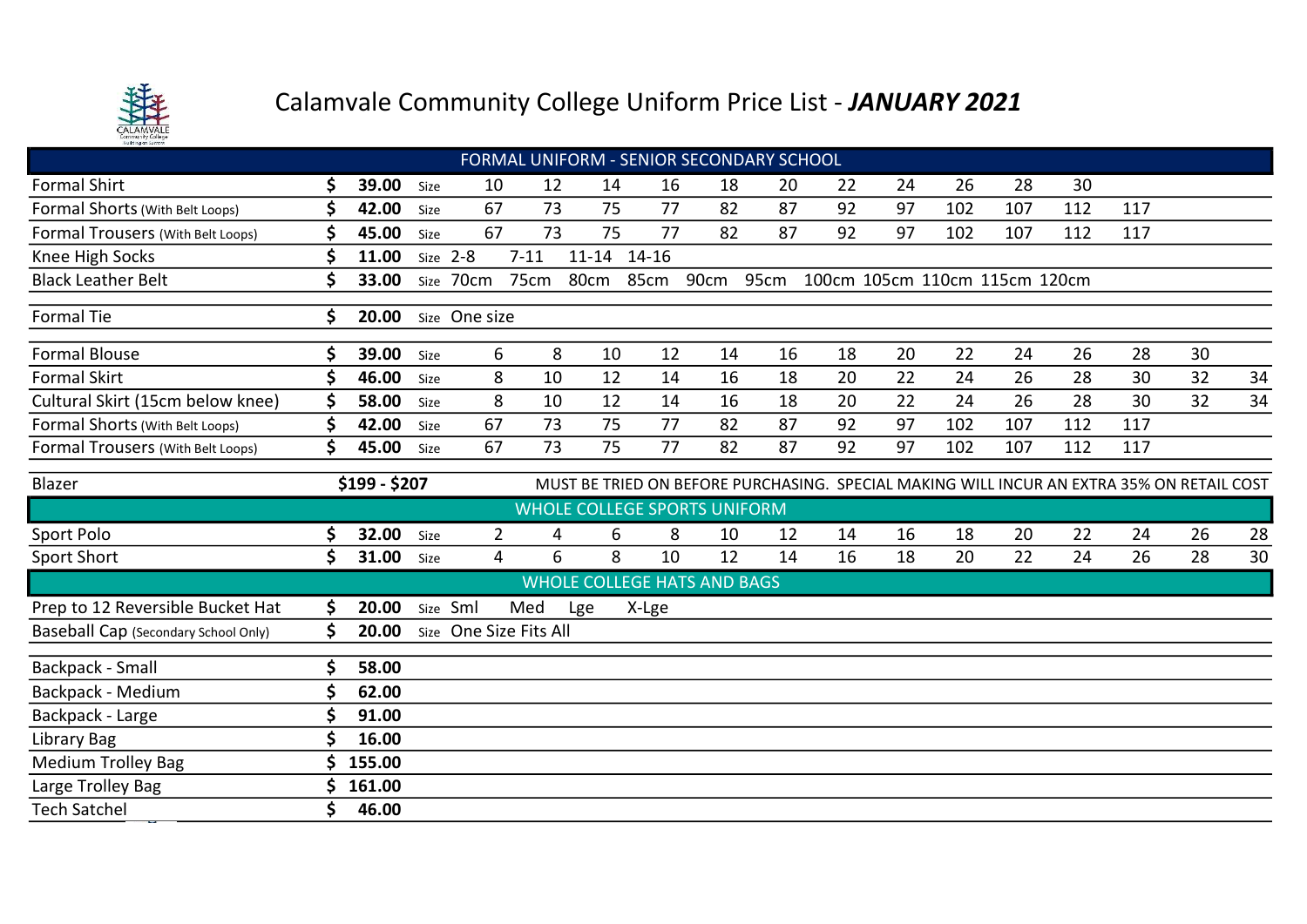

### Calamvale Community College Uniform Price List - JANUARY 2021

| <b>Butlding on Success</b>        |       |                   |                   |     |     |    |    |                                   |    |           |    |     |    |    |    |    |    |
|-----------------------------------|-------|-------------------|-------------------|-----|-----|----|----|-----------------------------------|----|-----------|----|-----|----|----|----|----|----|
|                                   |       |                   |                   |     |     |    |    | WHOLE COLLEGE SPORTS UNIFORM      |    |           |    |     |    |    |    |    |    |
| Fleecy V Neck Pullover            | 48.00 | Size              | 4                 | 6   |     | 8  | 10 | 12                                | 14 | 16        | 18 | 20  |    |    |    |    |    |
| Micro Fibre Jacket                | 72.00 | Size              | 4                 | 6   |     | 8  | 10 | 12                                | 14 | 16        | 18 | 20  | 22 | 24 | 26 | 28 | 30 |
|                                   |       |                   |                   |     |     |    |    | WHOLE COLLEGE PERFORMANCE UNIFORM |    |           |    |     |    |    |    |    |    |
| Performance Top                   | 55.00 | Size 4XS          |                   | 3XS | 2XS | XS | S  | M                                 |    | <b>XL</b> |    | 2XL |    |    |    |    |    |
|                                   |       |                   |                   |     |     |    |    | <b>WHOLE COLLEGE ACCESSORIES</b>  |    |           |    |     |    |    |    |    |    |
| Netball Visor                     | 11.00 | One size fits all |                   |     |     |    |    |                                   |    |           |    |     |    |    |    |    |    |
| Hairbands                         | 11.00 |                   | One size fits all |     |     |    |    |                                   |    |           |    |     |    |    |    |    |    |
| Curly Hair Tie                    | 11.00 |                   | One size fits all |     |     |    |    |                                   |    |           |    |     |    |    |    |    |    |
| Bow Hair Tie                      | 6.00  |                   | One size fits all |     |     |    |    |                                   |    |           |    |     |    |    |    |    |    |
| Pen                               | 2.00  |                   |                   |     |     |    |    |                                   |    |           |    |     |    |    |    |    |    |
| Navy or White Hijab Cap           | 3.00  |                   |                   |     |     |    |    |                                   |    |           |    |     |    |    |    |    |    |
| Navy or White Chiffon Hijab Scarf | 25.00 |                   |                   |     |     |    |    |                                   |    |           |    |     |    |    |    |    |    |
| Navy or White Hijab (small)       | 17.00 |                   |                   |     |     |    |    |                                   |    |           |    |     |    |    |    |    |    |

#### TRADING HOURS - PLEASE NOTE THAT APPOINTMENTS CAN BE MADE BY RINGING RECEPTION ON (07) 3712 6333

Monday, Wednesday and Friday - OPEN 8am to 12pm Tuesday - CLOSED Thursday - OPEN 2pm to 5pm

Phone number during business hours is (07) 3712 6327 email is pandc@calamvalecc.eq.edu.au Facebook is www.facebook.com/CalamvalePandC You can now order your uniforms online at flexischools.com.au and click register Cash and EFTPOS available in the shop - Credit Card telephone orders welcome as well.

Please note:- Prices are subject to change without notice.